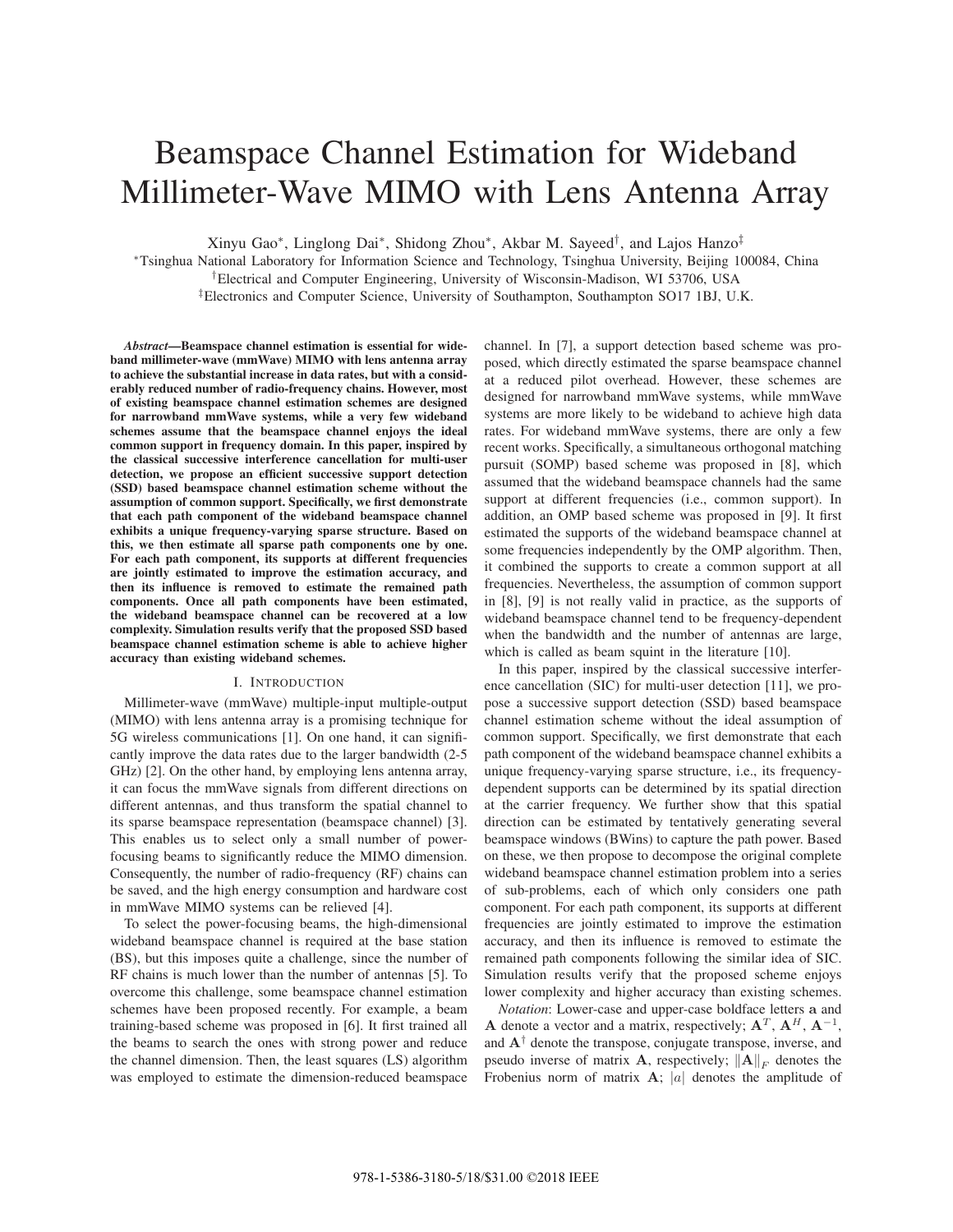

Fig. 1. System architecture of wideband mmWave MIMO-OFDM system with lens antenna array.

scalar  $\alpha$ ; Card  $(\mathcal{A})$  denotes the cardinality of set  $\mathcal{A}$ ; Finally,  $\mathbf{I}_N$  is the identity matrix of size  $N \times N$ .

## II. SYSTEM MODEL

As shown in Fig. 1, we consider a uplink time division duplexing (TDD) based wideband mmWave MIMO-OFDM system with  $M$  sub-carriers. The BS employs an  $N$ -element lens antenna array and  $N_{\rm RF}$  RF chains to simultaneously serve  $K$  single-antenna users [10]. In this section, we will first introduce the wideband beamspace channel, and then formulate the wideband beamspace channel estimation problem.

# *A. Wideband beamspace channel*

We commence with the conventional mmWave MIMO channel in the spatial domain. The widely used Saleh-Valenzuela multipath channel model [12] is adopted, where the  $N \times 1$  spatial channel  $h_m$  of a certain user at sub-carrier  $m$  ( $m = 1, 2, \dots, M$ ) can be presented as

$$
\mathbf{h}_{m} = \sqrt{\frac{N}{L}} \sum_{l=1}^{L} \beta_{l} e^{-j2\pi\tau_{l}f_{m}} \mathbf{a}(\varphi_{l,m}), \qquad (1)
$$

where L is the number of resolvable paths,  $\beta_l$  and  $\tau_l$  are the complex gain and time delay of the *l*th path, respectively,  $\varphi_{l,m}$ is the spatial direction at sub-carrier  $m$  defined as

$$
\varphi_{l,m} = \frac{f_m}{c} d \sin \theta_l, \qquad (2)
$$

where  $f_m = f_c + \frac{f_s}{M} \left( m - 1 - \frac{M-1}{2} \right)$  is the frequency at subcarrier  $m$  with  $f_c$  and  $f_s$  presenting the carrier frequency and bandwidth (sampling rate), respectively,  $c$  is the light speed,  $\theta_l$  is the physical direction, and d is the antenna spacing which is usually designed according to the carrier frequency as  $d = c/2f_c$  [12]. Note that in narrowband mmWave systems,  $f_m \approx f_c$ , and  $\varphi_{l,m} \approx \frac{1}{2} \sin \theta_l$  is frequency-independent. However, in wideband mmWave systems,  $f_m \neq f_c$ , and  $\varphi_{l,m}$ is frequency-dependent. Finally,  $\mathbf{a}(\varphi_{l,m})$  is the array response vector of  $\varphi_{l,m}$ . For the typical N-element uniform linear array (ULA), we have  $\mathbf{a}(\varphi_{l,m}) = \frac{1}{\sqrt{N}}e^{-j2\pi\varphi_{l,m}}\mathbf{P}$ , where  $\mathbf{p} = \left[ -\frac{N-1}{2}, -\frac{N-3}{2}, \cdots, \frac{N-1}{2} \right]^T$  [4].

The spatial channel  $\mathbf{h}_m$  can be transformed to its beamspace representation by the lens antenna array, as shown in Fig. 1. Essentially, the lens antenna array plays the role of the spatial discrete fourier transform (DFT) matrix **U** of size  $N \times N$ , which contains  $N$  orthogonal array response vectors of  $N$ directions (beams) covering the entire spatial space as

$$
\mathbf{U} = \left[\mathbf{a}\left(\bar{\varphi}_1\right), \mathbf{a}\left(\bar{\varphi}_2\right), \cdots, \mathbf{a}\left(\bar{\varphi}_N\right)\right]^H, \tag{3}
$$

where  $\bar{\varphi}_n = \frac{1}{N} \left( n - \frac{N+1}{2} \right)$  for  $n = 1, 2, \dots, N$  are the spatial directions predefined by the lens antenna array. Accordingly, the wideband beamspace channel  $\mathbf{h}_m$  can be presented by

$$
\tilde{\mathbf{h}}_m = \mathbf{U}\mathbf{h}_m = \sqrt{\frac{N}{L}} \sum_{l=1}^{L} \beta_l e^{-j2\pi\tau_l f_m} \tilde{\mathbf{c}}_{l,m},\tag{4}
$$

where  $\tilde{\mathbf{c}}_{l,m}$  denotes the *l*th path component at sub-carrier m in the beamspace. Particularly,  $\tilde{\mathbf{c}}_{l,m}$  is determined by  $\varphi_{l,m}$  as

$$
\begin{aligned} \tilde{\mathbf{c}}_{l,m} &= \mathbf{U}\mathbf{a}\left(\varphi_{l,m}\right) \\ &= \left[\Xi\left(\varphi_{l,m} - \bar{\varphi}_1\right), \Xi\left(\varphi_{l,m} - \bar{\varphi}_2\right), \cdots, \Xi\left(\varphi_{l,m} - \bar{\varphi}_N\right)\right]^T, \end{aligned} \tag{5}
$$

where  $\Xi(x) = \frac{\sin N\pi x}{\sin \pi x}$  is the Dirichlet sinc function [4]. Based on the power-focusing property of  $\Xi(x)$  [4], [7], we know that the most power of  $\tilde{\mathbf{c}}_{l,m}$  is focused on only a small number of elements. In addition, due to the limited scattering in mmWave systems, L is usually small (e.g.,  $L = 3$  [13]). As a result, the wideband beamspace channel  $\mathbf{h}_m$  in (4) is a sparse (compressive) vector. However, since  $\varphi_{l,m}$  in (2) is frequencydependent in wideband mmWave systems, the support of  $h_m$ should be different at different sub-carriers. This effect is called as beam squint  $[10]$ <sup>1</sup>, which has not been considered in the existing beamspace channel estimation schemes [8], [9].

#### *B. Problem formulation*

In TDD systems, users need to transmit the pilot sequences to the BS for uplink channel estimation. In this paper, we adopt the widely used orthogonal pilot transmission strategy [14], where the channel estimation invoked for each user is independent. Consider a certain user without loss of generality, and define  $s_{m,q}$  as its pilot at sub-carrier m in instant q (each user transmits one pilot in one instant) before M-point IFFT and cyclic prefix (CP) adding [9]. Then, as shown in Fig. 1, the  $N_{\text{RF}} \times 1$  received pilot vector  $y_{m,q}$  in the baseband at BS after combining (realized by the adaptive selecting network [7]), CP removal, and M-point FFT [9] can be presented as

$$
\mathbf{y}_{m,q} = \mathbf{W}_q \tilde{\mathbf{h}}_m s_{m,q} + \mathbf{W}_q \mathbf{n}_{m,q}, \quad m = 1, 2, \cdots, M,
$$
 (6)

<sup>1</sup>Note that the effect of beam squint will be more pronounced in wideband mmWave MIMO with conventional phased array [12], and the proposed scheme can be also used in this case.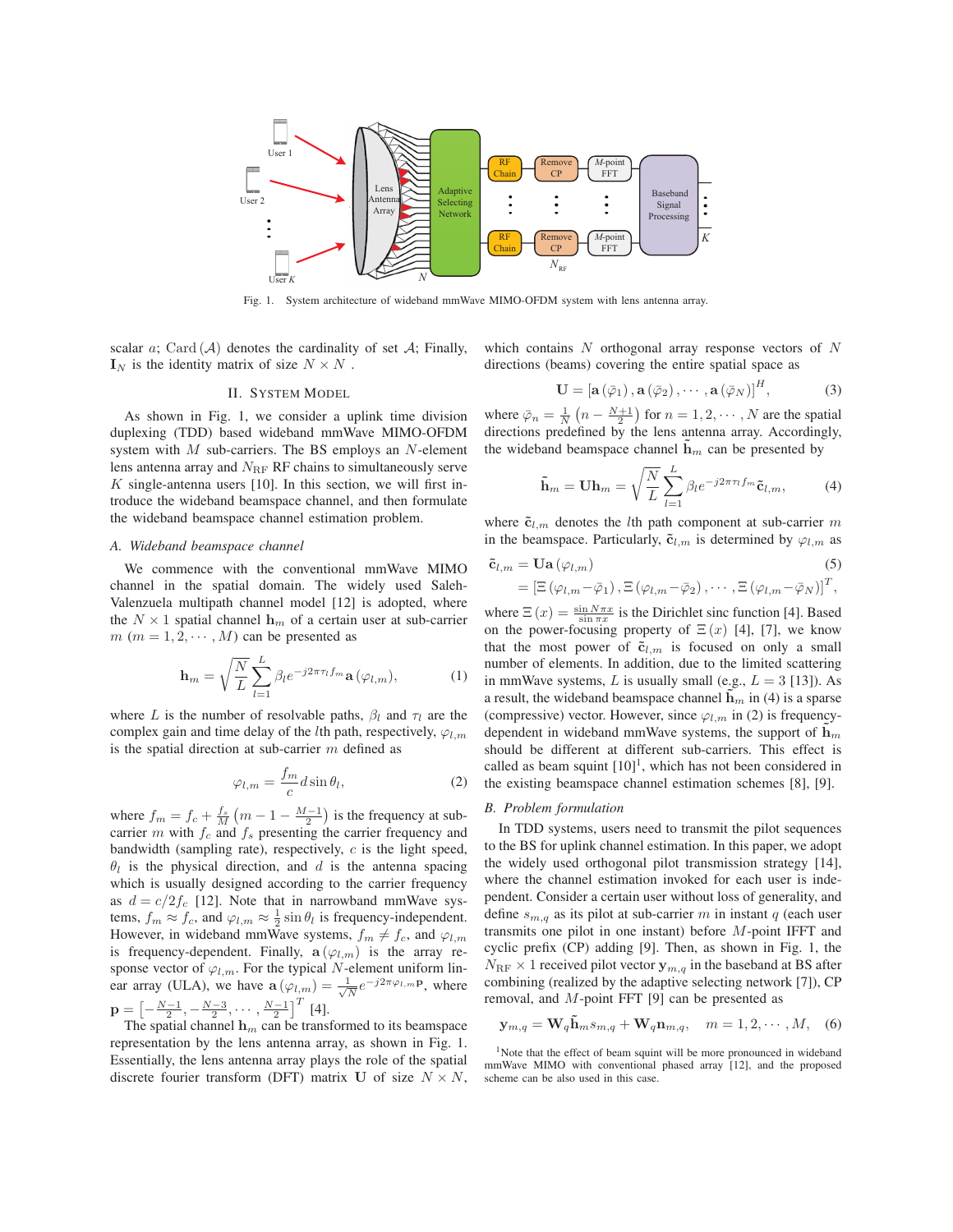where  $\mathbf{W}_q$  of size  $N_{\text{RF}} \times N$  is the combining matrix (it is fixed at different sub-carriers due to the analog hardware limitation [9]) and  $\mathbf{n}_{m,q} \sim \mathcal{CN}\left(0, \sigma^2 \mathbf{I}_N\right)$  of size  $N \times 1$  is noise vector with  $\sigma^2$  presenting the noise power. After Q instants of pilot transmission, we can obtain the overall measurement vector  $\bar{\mathbf{y}}_m = \left[\mathbf{y}_{m,1}^T, \mathbf{y}_{m,2}^T, \cdots, \mathbf{y}_{m,Q}^T\right]^T$  as

$$
\bar{\mathbf{y}}_m = \bar{\mathbf{W}} \tilde{\mathbf{h}}_m + \mathbf{n}_m^{\text{eff}}, \quad m = 1, 2, \cdots, M,
$$
 (7)

where we assume  $s_{m,q} = 1$  for  $q = 1, 2, \dots, Q$  without loss of generality,  $\bar{\mathbf{W}} = \left[\mathbf{W}_1^T, \mathbf{W}_2^T, \cdots, \mathbf{W}_Q^T\right]^T$  of size  $QN_{\text{RF}} \times N$ is the overall combing matrix, whose elements can be randomly selected from the set  $\frac{1}{\sqrt{QN_{RF}}} \{-1, +1\}$  with equal probability if they are realized by the low-cost 1-bit phase shifters [7]. Finally,  $\mathbf{n}_m^{\text{eff}}$  is the effective noise vector.

The target of beamspace channel estimation is to recover  $\mathbf{h}_m$  given  $\bar{\mathbf{y}}_m$  and  $\bar{\mathbf{W}}$  in (7). Since  $\bar{\mathbf{h}}_m$  is sparse, this problem can be solved based on compressive sensing (CS) with significantly reduced number of instants (i.e.,  $Q \ll (N/N_{\text{RF}})$ ) [15]. However, most of existing schemes based on CS are designed for narrowband mmWave systems [6], [16], while mmWave systems tend to be wideband to achieve high data rates. In fact, only the schemes in [8], [9] have been designed for wideband mmWave systems. However, both of them assume the ideal common support, which may suffer from accuracy degradation in practice due to the beam squint [10].

# III. WIDEBAND BEAMSPACE CHANNEL ESTIMATION

In this section, we will first demonstrate the sparse structure of wideband beamspace channel. Based on this sparse structure, we then propose an efficient SSD based scheme. Finally, the complexity analysis of the proposed scheme is provided.

#### *A. Sparse structure of wideband beamspace channel*

Due to beam squint, the assumption of common support does not hold. However, the wideband beamspace channel still enjoys a sparse structure as proved by the following lemmas.

Lemma 1. *Consider the* l*th path component of the wideband beamspace channel. The frequency-varying path supports*  $\mathcal{T}_{l,m}$ *of*  $\tilde{\mathbf{c}}_{l,m}$  *in (4) for*  $m = 1, 2, \cdots, M$  *can be determined by the spatial direction*  $\varphi_{l,c}$  *of the lth path at the carrier frequency*  $f_c$ *, which is defined as*  $\varphi_{l,c} = (f_c/c) d \sin \theta_l = (1/2) \sin \theta_l$ .

*Proof:* Based on the analysis in [7], the strongest element index  $n^{\star}_{l,m}$  of  $\tilde{\mathbf{c}}_{l,m}$  can be calculated based on  $\varphi_{l,m}$  as

$$
n_{l,m}^{\star} = \arg\min_{n} |\varphi_{l,m} - \bar{\varphi}_n|, \qquad (8)
$$

and the support of  $\tilde{\mathbf{c}}_{l,m}$  can be obtained by

$$
\mathcal{T}_{l,m} = \Theta_N \left\{ n_{l,m}^* - \Omega, \cdots n_{l,m}^* + \Omega \right\},\tag{9}
$$

where  $\Theta_N(x) = \text{mod}_N(x - 1) + 1$  is the mod function guaranteeing that all elements in  $\mathcal{T}_{l,m}$  belong to  $\{1, 2, \cdots, N\}$ , and Ω determines how much power can be preserved by assuming  $\tilde{\mathbf{c}}_{l,m}$  as a sparse vector with support  $\mathcal{T}_{l,m}$ . For example, when  $N = 256$  and  $\Omega = 4$ , more than 96% of the power can be preserved [7].

On the other hand, based on the definition of  $\varphi_{l,c}, \varphi_{l,m}$  in (2) can be rewritten following [10] as

$$
\varphi_{l,m} = \left\{ 1 + \frac{f_s}{Mf_c} \left( m - 1 - \frac{M-1}{2} \right) \right\} \varphi_{l,c}, \qquad (10)
$$

which can be determined by  $\varphi_{l,c}$ . As a result, once  $\varphi_{l,c}$  is known, the path supports  $\mathcal{T}_{l,m}$  for  $m = 1, 2, \cdots, M$  can be directly obtained based on (8) and (9).

**Lemma 1** implies that  $\varphi_{l,c}$  is a crucial parameter to determine  $\mathcal{T}_{l,m}$  for  $m = 1, 2, \cdots, M$ . In the following **Lemma** 2, we will give some insights about how to estimate  $\varphi_{l,c}$ .

**Lemma 2.** *Define*  $\mathbf{C}_n = [\tilde{\mathbf{c}}_{l,1}, \tilde{\mathbf{c}}_{l,2}, \cdots, \tilde{\mathbf{c}}_{l,M}]$  *by assuming*  $\varphi_{l,c} = \bar{\varphi}_n$ *. Let*  $\Upsilon_n = \Theta_N \{n - \Delta_n, \dots n + \Delta_n\}$  *be a BWin centred around n. Then, the ratio*  $\gamma$  *between the power of the sub-matrix*  $\mathbf{C}_n(\Upsilon_n,:)$  *(extracting the rows indexed by*  $\Upsilon_n$  *of*  $\mathbf{C}_n$ *) and the power of*  $\mathbf{C}_n$  *can be presented as* 

$$
\gamma = \frac{f_c}{f_s \varphi_{l,c}} \sum_{s=-\Delta_n}^{\Delta_n} \int_{-f_s \varphi_{l,c}/2f_c}^{f_s \varphi_{l,c}/2f_c} \Xi^2 \left(\frac{s}{N} + \Delta \varphi\right) d\Delta \varphi. \tag{11}
$$

*Proof:* Based on (5),  $\gamma$  can be calculated as

$$
\gamma = \frac{\|\mathbf{C}_n(\Upsilon_{n,:})\|_F^2}{\|\mathbf{C}_n\|_F^2} = \frac{1}{M} \sum_{s \in \Upsilon_n} \sum_{m=1}^M \Xi^2 (\varphi_{l,m} - \bar{\varphi}_s), \quad (12)
$$

where we have  $\|\mathbf{C}_n\|_F^2 = \sum_{s=1}^N \sum_{m=1}^M \Xi^2 (\varphi_{l,m} - \bar{\varphi}_s) = M.$ Defining  $\Delta \varphi_m = \frac{f_s \varphi_{l,c}}{Mf_c} \left( m - 1 - \frac{M-1}{2} \right)$ , we can rewrite (12) based on (10) as

$$
\gamma = \frac{1}{M} \sum_{s \in \Upsilon_n} \sum_{m=1}^M \Xi^2 (\varphi_{l,c} + \Delta \varphi_m - \bar{\varphi}_s)
$$

$$
\stackrel{(a)}{=} \frac{1}{M} \sum_{s=-\Delta_n}^{\Delta_n} \sum_{m=1}^M \Xi^2 \left( \frac{s}{N} + \Delta \varphi_m \right),
$$
(13)

where (a) is true due to the assumption  $\varphi_{l,c} = \overline{\varphi}_n$ . Note that M is usually a large number (e.g.,  $M = 128$ ). Therefore, the second summation in (13) can be written in its integral form

$$
\frac{Mf_c}{f_s \varphi_{l,c}} \int_{-f_s \varphi_{l,c}/2f_c}^{f_s \varphi_{l,c}/2f_c} \Xi^2 \left(\frac{s}{N} + \Delta \varphi\right) d\Delta \varphi, \tag{14}
$$

where the integral interval is determined by  $\Delta\varphi_1$  and  $\Delta\varphi_M$ . Based on (13) and (14), the conclusion (11) can be derived.  $\blacksquare$ 

**Lemma 2** implies that if  $\varphi_{l,c} = \bar{\varphi}_n$ , the most power of  $\mathbf{C}_n$ is focused in a BWin  $\Upsilon_n$  centered around n. For example, given  $N = 256$ ,  $f_c = 28 \text{ GHz}$ ,  $f_s = 4 \text{ GHz}$ ,  $\varphi_{l,c} = \bar{\varphi}_1$ , we can capture the  $\gamma \approx 92\%$  power of C<sub>1</sub> by using the BWin  $\Upsilon_1 = \Theta_{256} \{1 - 8, \dots, 1 + 8\} \ (\Delta_1 = 8)$ . On the other hand, if  $\varphi_{l,c} \neq \bar{\varphi}_1$ , e.g.,  $\varphi_{l,c} = \bar{\varphi}_{10}$ , using this  $\Upsilon_1$  to capture the power of **C**<sup>10</sup> will lead to serious power leakage, where we only have  $\gamma \approx 47\%$ . Such observation is further illustrated in Fig. 2 (a) and (b). This indicates that the BWin  $\Upsilon_n$  centered around *n* can be considered as a feature specialized for  $\bar{\varphi}_n$ , which can be utilized to estimate  $\bar{\varphi}_n$ .

The next problem is how to design  $\Delta_n$  in  $\Upsilon_n$ . Generally speaking, when  $\Delta_n$  is too large or too small, there may be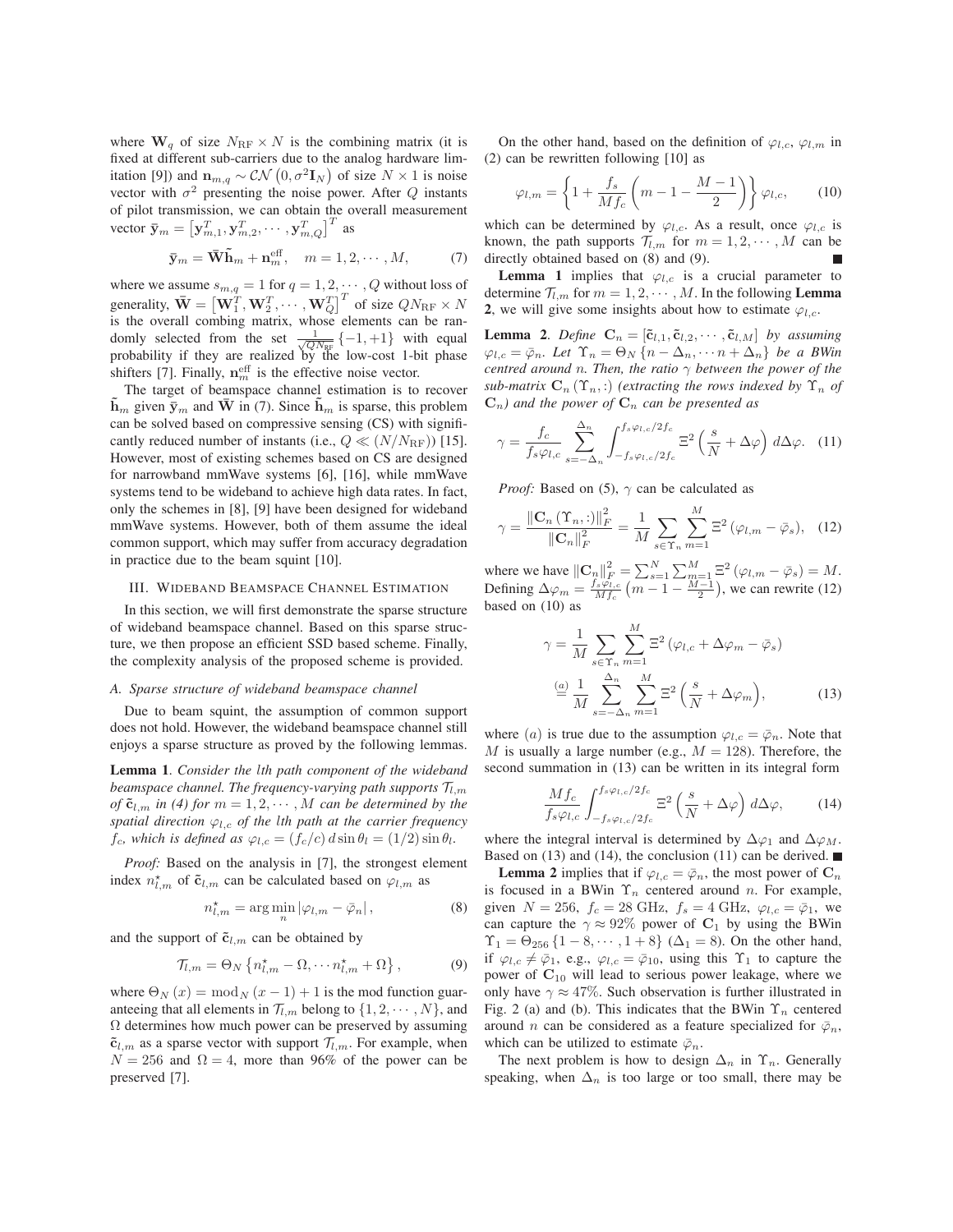

Fig. 2. Illustration of the power distribution: a)  $C_3$ ; b)  $C_5$ ; c)  $C_3$  (1, :),  $C_3$  (2, :), and  $C_3$  (3, :).

multiple BWins that capturing the similar power of  $C_n$ . This makes the estimation of  $\varphi_{l,c}$  sensitive to noise or interference in practice. Therefore,  $\Delta_n$  should be carefully designed to make the power leakage incurred by  $\varphi_{l,c} \neq \bar{\varphi}_n$  as serious as possible. On the other hand, we observe from Fig. 2 (c) that if the integral in (11) includes  $\Xi^2(0)$ , it will be a large value. Otherwise, it should be small. Based on these facts, the optimal  $\Delta_n$  should be designed to satisfy: when we use  $\Upsilon_n$  to capture the power of  $\mathbf{C}_n$  with  $\varphi_{l,c} = \overline{\varphi}_n$ , it includes  $\Xi^2$  (0), while when we use  $\Upsilon_n$  to capture the power of  $C_{n'}$ with  $\varphi_{l,c} = \bar{\varphi}_{n'} \neq \bar{\varphi}_n$ , it does not. This indicates that

$$
\left\lfloor \frac{\Delta_n}{N} - \frac{f_s \left| \bar{\varphi}_n \right|}{2f_c} \right\rfloor = 0 \Rightarrow \Delta_n = \left\lfloor \frac{N f_s \left| \bar{\varphi}_n \right|}{2f_c} \right\rfloor, \tag{15}
$$

where  $|x|$  returns the largest integer smaller than x. Note that this value has the similar form to the channel spread factor defined in [10], but they are actually two different parameters designed for different purposes and derived in different ways.

#### *B. SSD based beamspace channel estimation scheme*

Based on the discussions above, we propose an efficient SSD based beamspace channel estimation scheme. Its key idea is to decompose the total channel estimation problem into a series of sub-problems, and each one only considers one path component. We first estimate the supports of the strongest path component at all sub-carriers jointly. Then, its influence is removed for the remaining estimation. Such procedure is repeated until all path components are estimated<sup>2</sup>. To realize these, we first rewrite (7) as

$$
\bar{\mathbf{Y}} = \bar{\mathbf{W}} \tilde{\mathbf{H}} + \mathbf{N},\tag{16}
$$

where  $\bar{\mathbf{Y}} = [\bar{\mathbf{y}}_1, \bar{\mathbf{y}}_2, \cdots, \bar{\mathbf{y}}_M], \ \tilde{\mathbf{H}} = \begin{bmatrix} \tilde{\mathbf{h}}_1, \tilde{\mathbf{h}}_2, \cdots, \tilde{\mathbf{h}}_M \end{bmatrix}, \text{ and}$  $N = \left[ \mathbf{n}_1^{\text{eff}}, \mathbf{n}_2^{\text{eff}}, \cdots, \mathbf{n}_M^{\text{eff}} \right]$ . Then, the pseudo-code of the proposed SSD based scheme is summarized in Algorithm 1.

For the initialization, we set  $\mathbf{R} = [\mathbf{r}_1, \mathbf{r}_2 \cdots, \mathbf{r}_M] = \overline{\mathbf{Y}},$ where  $\mathbf{r}_m$  denotes the residual at sub-carrier m.

| Input:                                                                                                                                                                                                |
|-------------------------------------------------------------------------------------------------------------------------------------------------------------------------------------------------------|
| Measurement matrix: Y                                                                                                                                                                                 |
| Combining matrix: $\bar{W}$                                                                                                                                                                           |
| Total number of channel paths: L                                                                                                                                                                      |
| Initialization: $R = Y$                                                                                                                                                                               |
| for $1 \leq l \leq L$                                                                                                                                                                                 |
| $\Upsilon_n = \Theta_N \left\{ n - \Delta_n, \cdots, n + \Delta_n \right\}, \, \Delta_n = \left  \frac{N f_s  \bar{\varphi}_n }{2 f_n} \right $<br>1.                                                 |
| 2. $\mathbf{A}_l = \mathbf{\bar{W}}^H \mathbf{R}$                                                                                                                                                     |
| 3. $n_{l,c}^{\star} = \arg \max_{n} \frac{\ \mathbf{A}_{l}(\Upsilon_{n,:})\ _{F}^{2}}{\text{Card}(\Upsilon_{n})}$                                                                                     |
| 4.<br>$\varphi_{l,c} = \bar{\varphi}_{n_{l,c}^*}$<br>for $1 \leq m \leq M$                                                                                                                            |
|                                                                                                                                                                                                       |
| $\varphi_{l,m} = \left\{1 + \frac{f_s}{Mf_c}\left(m-1-\frac{M-1}{2}\right)\right\}\varphi_{l,c}$<br>5.                                                                                                |
| 6.<br>$n_{l,m}^{\star} = \arg \min_{m}  \varphi_{l,m} - \bar{\varphi}_n $                                                                                                                             |
| $\mathcal{T}_{l,m} = \Theta_N \left\{ n_{l,m}^\star - \Omega, \cdots n_{l,m}^\star + \Omega \right\}$<br>7.                                                                                           |
| for $1 \leq i \leq I$                                                                                                                                                                                 |
| $\mathbf{\tilde{c}}_{l,m} = \mathbf{0}_{N \times 1}, \, \mathbf{\tilde{c}}_{l,m} \left(\mathcal{T}_{l,m}\right) = \mathbf{\bar{W}}^{\dagger} \left(:,\mathcal{T}_{l,m}\right) \mathbf{r}_{m}$<br>8.   |
| 9.<br>$n_{l,m}^{\star} = \arg \max \left  \tilde{\mathbf{c}}_{l,m} \left( n \right) \right $                                                                                                          |
| $\mathcal{T}_{l,m} = \Theta_N \left\{ n_{l,m}^\star - \Omega, \cdots n_{l,m}^\star + \Omega \right\}$<br>10.                                                                                          |
| end for                                                                                                                                                                                               |
| $\mathbf{\tilde{c}}_{l,m} = \mathbf{0}_{N \times 1}, \, \mathbf{\tilde{c}}_{l,m} \left(\mathcal{T}_{l,m}\right) = \mathbf{\bar{W}}^{\dagger} \left(:,\mathcal{T}_{l,m}\right) \mathbf{r}_{m}$<br>11.  |
| $\mathbf{r}_{m}=\mathbf{r}_{m}-\bar{\mathbf{W}}$ $(:,\mathcal{T}_{l,m})$ $\tilde{\mathbf{c}}_{l,m}$ $(\mathcal{T}_{l,m})$<br>12.                                                                      |
| end for                                                                                                                                                                                               |
| end for                                                                                                                                                                                               |
| for $1 \le m \le M$                                                                                                                                                                                   |
| 13. $\tilde{\mathcal{T}}_m = \mathcal{T}_{1,m} \cup \mathcal{T}_{2,m} \cup \cdots \cup \mathcal{T}_{L,m}$                                                                                             |
| 14. $\tilde{\mathbf{h}}_{m}=\mathbf{0}_{N\times 1},\ \tilde{\mathbf{h}}_{m}\left(\tilde{\mathcal{T}}_{m}\right)=\bar{\mathbf{W}}^{\dagger}\left(:,\tilde{\mathcal{T}}_{m}\right)\bar{\mathbf{y}}_{m}$ |
| end for                                                                                                                                                                                               |
| Output:                                                                                                                                                                                               |
| Estimated beamspace channel: $\tilde{\mathbf{H}} = \left  \tilde{\mathbf{h}}_1, \tilde{\mathbf{h}}_2, \cdots, \tilde{\mathbf{h}}_M \right $                                                           |
| <b>Algorithm 1:</b> SSD based beamspace channel estimation.                                                                                                                                           |

For the *l*-th path component, we first estimate  $\varphi_{l,c}$  based on Lemma 2. Specifically, in step 1, we generate  $N$  BWins  $\Upsilon_n = \Theta_N \left\{ n - \Delta_n, \cdots, n + \Delta_n \right\}$  with  $\Delta_n = \left| \frac{Nf_s|\bar{\varphi}_n|}{2f_c} \right|$  for  $n = 1, 2, \dots, N$  according to (15). Then, in step 2, we calculate the correlation matrix  $A_l$  between  $\overline{W}$  and **R** as  $A_l = \bar{W}^H R$  following the similar idea in the OMP or SOMP algorithms [15]. In step 3, we can utilize the  $N$  BWins to capture the power of  $A<sub>l</sub>$ , and obtain the spatial direction index  $n_{l,c}^{\star}$  of the l-th path component at the carrier frequency as

$$
n_{l,c}^{\star} = \arg \max_{n} \frac{\left\| \mathbf{A}_{l} \left( \Upsilon_{n}, : \right) \right\|_{F}^{2}}{\text{Card} \left( \Upsilon_{n} \right)},\tag{17}
$$

where we divide  $\|\mathbf{A}_l(\Upsilon_n, \cdot)\|_F^2$  by Card  $(\Upsilon_n) = 2\Delta_n + 1$  to avoid that larger BWin captures more noise power. Finally, in step 4,  $\varphi_{l,c}$  is estimated as  $\varphi_{l,c} = \bar{\varphi}_{n_{l,c}^{\star}}$ .

After  $\varphi_{l,c}$  has been estimated, the frequency-varying path supports  $\mathcal{T}_{l,m}$  for  $m = 1, 2, \cdots, M$  can be obtained according to Lemma 1. Specifically, in steps 5 and 6, we compute the spatial direction  $\varphi_{l,m}$  and the strongest element index  $n^{\star}_{l,m}$ of the *lth* path component at sub-carrier  $m$  based on (10) and (8), respectively. Then, in step 7, we can obtain the path

 $2$ In practice, the number of resolvable paths  $L$  can be usually obtained in advance by channel measurement [13].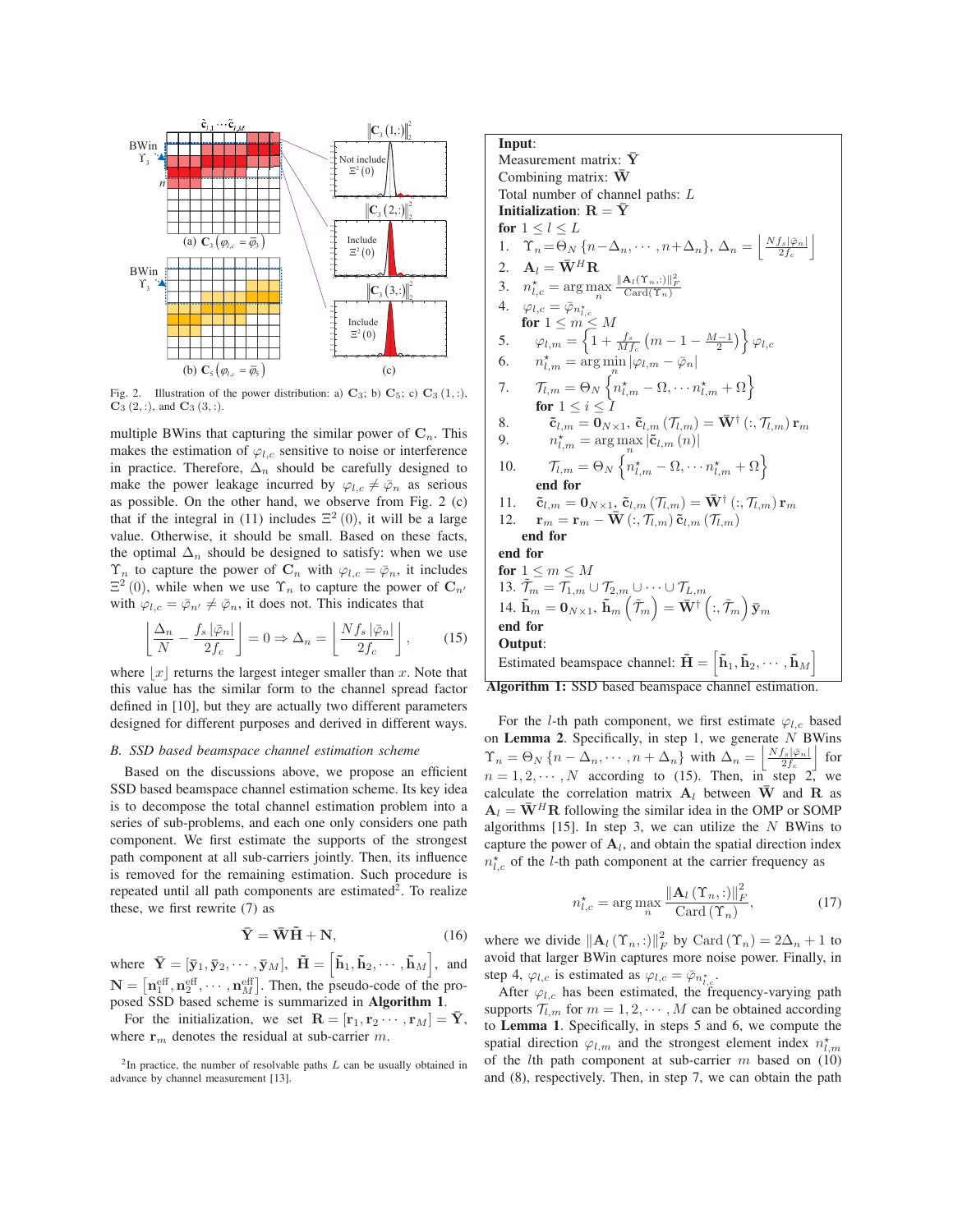support  $\mathcal{T}_{l,m}$  based on (9). It is worth pointing out that in practice, due to the noise and the column correlation of  $\overline{W}$ (i.e.,  $\bar{\mathbf{W}}^H \bar{\mathbf{W}} \neq \mathbf{I}_N$  since  $QN_{\rm RF} \ll N$ ), the estimation of  $\varphi_{l,c}$ may be inaccurate, which makes the estimated  $\mathcal{T}_{l,m}$  different from the actual one. To overcome this problem, we propose to take  $\mathcal{T}_{l,m}$  in step 7 as the initial solution, and estimate the nonzero elements of the *l*th path component  $\tilde{\mathbf{c}}_{l,m}$  in step 8 as

$$
\tilde{\mathbf{c}}_{l,m}\left(\mathcal{T}_{l,m}\right) = \bar{\mathbf{W}}^{\dagger}\left(:,\mathcal{T}_{l,m}\right)\mathbf{r}_m,\tag{18}
$$

where  $\tilde{\mathbf{c}}_{l,m}$  ( $\mathcal{T}_{l,m}$ ) is the sub-vector of  $\tilde{\mathbf{c}}_{l,m}$  indexed by  $\mathcal{T}_{l,m}$ . Then,  $n_{l,m}^{\star}$  is re-computed as  $n_{l,m}^{\star} = \arg \max_{n} |\tilde{\mathbf{c}}_{l,m}(n)|$  in step 9, and  $\mathcal{T}_{l,m}$  is re-estimated in step 10. Steps 8-10 can be repeated for I times to progressively refine  $\mathcal{T}_{l,m}$ .

After the support estimation, we remove the influence of the lth path component to estimate the remained path components. Specifically, in step 11, based on  $\mathcal{T}_{l,m}$ , we estimate the nonzero elements of the *l*th path component  $\tilde{\mathbf{c}}_{l,m}$  at sub-carrier m by LS algorithm as in (18). Then, its influence is removed by  $\mathbf{r}_m = \mathbf{r}_m - \bar{\mathbf{W}}$  (:,  $\mathcal{T}_{l,m}$ )  $\tilde{\mathbf{c}}_{l,m}$  ( $\mathcal{T}_{l,m}$ ) in step 12.

Such procedure above will be repeated until the path supports of all path components are estimated. In the end, we estimate  $\tilde{\mathbf{h}}_1, \tilde{\mathbf{h}}_2, \cdots, \tilde{\mathbf{h}}_M$  independently. Specifically, in step 13, we formulate the complete support  $\tilde{\mathcal{T}}_m$  of  $\tilde{\mathbf{h}}_m$  as

$$
\tilde{\mathcal{T}}_m = \mathcal{T}_{1,m} \cup \mathcal{T}_{2,m} \cup \cdots \cup \mathcal{T}_{L,m}.
$$
 (19)

Then, in the step 14, the nonzero elements of  $\mathbf{h}_m$  are estimated by the LS algorithm as  $\tilde{\mathbf{h}}_m\left(\tilde{\mathcal{T}}_m\right) = \bar{\mathbf{W}}^{\dagger}\left(:,\tilde{\mathcal{T}}_m\right)\bar{\mathbf{y}}_m$ .

The key difference between our scheme and conventional schemes is the support detection. For example, for OMP based scheme [9], the supports of wideband beamspace channel at different sub-carriers are estimated independently, which are vulnerable to noise. As a result, the detected supports may be inaccurate, especially in the low SNR region [15]. For SOMP based scheme [8], the support at different sub-carriers are estimated jointly, but it assumes common support. Due to the beam squint, this assumption will lead to serious performance loss, especially in the high SNR region. By contrast, the proposed scheme recovers the supports jointly without the assumption of common support. By fully exploiting the frequency-varying sparse structure of wideband beamspace channel, our scheme can achieve much higher accuracy. These conclusions will be further verified in Section IV.

Finally, we would like to point out that the proposed scheme can be extended to the case with multiple-antenna users. In this case, the beamspace channel in (4) should be a sparse matrix with 2D sparse structure similar to the one proved in Section III-A. Therefore, we can first vectorize the sparse matrix as in [9]. Then, Algorithm 1 can be also extended to estimate the wideband beamspace channel.

## *C. Complexity analysis*

In this subsection, we evaluate the complexity of the proposed SSD-based scheme in terms of the number of complex multiplications. According to Algorithm 1, we observe that the complexity is dominated by steps 2, 3, 8, 11, 12, 14.



Fig. 3. NMSE comparison against the SNR for channel estimation.

In step 2, we need to compute the multiplication between  $\overline{\mathbf{W}}^{H}$  of size  $N \times QN_{\text{RF}}$  and **R** of size  $QN_{\text{RF}} \times M$ , which has the complexity in order of  $\mathcal{O}(NN_{\text{RF}}MQ)$ . In step 3, the power of N sub-matrices  $A_l(\Upsilon_n, \cdot)$  for  $n = 1, 2, \cdots, N$ is calculated. This can be solved by calculating the power of  $N$  rows of  $A_l$  in advance, where the complexity is  $\mathcal{O}(NM)$ . In steps 8 and 11, the pseudo inverse of  $\bar{W}(:, \mathcal{T}_{l,m})$ of size  $QN_{\text{RF}} \times (2\Omega + 1)$ , and the multiplication between  $\overline{\mathbf{W}}^{\dagger}$  (:,  $\mathcal{T}_{l,m}$ ) of size  $(2\Omega + 1) \times QN_{\text{RF}}$  and  $\mathbf{r}_m$  of size  $QN_{\text{RF}} \times 1$  are required. Therefore, both of these two steps involve the complexity  $\mathcal{O}(N_{\text{RF}}Q\Omega^2)$ . In step 12, we compute the multiplication between  $\overline{\mathbf{W}}$  (:,  $\mathcal{T}_{l,m}$ ) and  $\tilde{\mathbf{c}}_{l,m}$  ( $\mathcal{T}_{l,m}$ ) of size  $(2\Omega + 1) \times 1$  with complexity  $\mathcal{O}(N_{\text{RF}}Q\Omega)$ . Finally, in step 14, the LS algorithm is used again like steps 8 and 11, where  $\bar{\mathbf{W}}\left(:, \tilde{\mathcal{T}}_m\right)$  is of size  $QN_{\text{RF}} \times \text{Card}\left(\tilde{\mathcal{T}}_m\right)$  and  $\bar{\mathbf{y}}_m$  is of size  $QN_{\text{RF}} \times 1$ . As a result, this step has the complexity  $\mathcal{O}\left(N_{\text{RF}}Q\text{Card}^2\left(\tilde{\mathcal{T}}_m\right)\right)$ , where Card  $(\tilde{\mathcal{T}}_m)\leq L(2\Omega+1)$ .

Based on the discussion above, the overall complexity of the proposed SSD-based scheme can be summarized by

$$
\mathcal{O}(NML) + \mathcal{O}(MN_{\text{RF}}QIL\Omega^2) + \mathcal{O}(MN_{\text{RF}}QL^2\Omega^2).
$$
 (20)

By contrast, the complexity of both the OMP-based and SOMP-based schemes can be presented by  $\mathcal{O}(MN_{\text{RF}}QL^3\Omega^3) + \mathcal{O}(NMN_{\text{RF}}QL\Omega)$  [8], [9]. Note that a small I (e.g.,  $I = 2$ ) is usually enough to guarantee the performance as will be verified later, we can conclude that the complexity of the proposed SSD-based scheme is lower than the conventional OMP-based and SOMP-based schemes.

### IV. SIMULATION RESULTS

In this section, we consider a wideband multiuser mmWave MIMO-OFDM system, where the BS equips  $N = 256$ -element lens antenna array,  $N_{\text{RF}} = 8$  RF chains to serve  $K = 8$  single-antenna users. The carrier frequency is  $f_c = 28$  GHz, the number of sub-carriers is  $M = 128$ , and the bandwidth is  $f_s = 4$  GHz. The spatial channel of each user in (1) is generated as follows [8]: 1)  $L = 3$ ; 2)  $\beta_l \sim \mathcal{CN}(0, 1)$ ; 3)  $\theta_l \sim \mathcal{U}\left(-\pi/2, \pi/2\right);$  4)  $\tau_l \sim \mathcal{U}\left(0, 20 \text{ns}\right)$  and  $\max_i \tau_l = 20 \text{ns}.$ Finally, we define the SNR for channel estimation as  $1/\sigma^2$ .